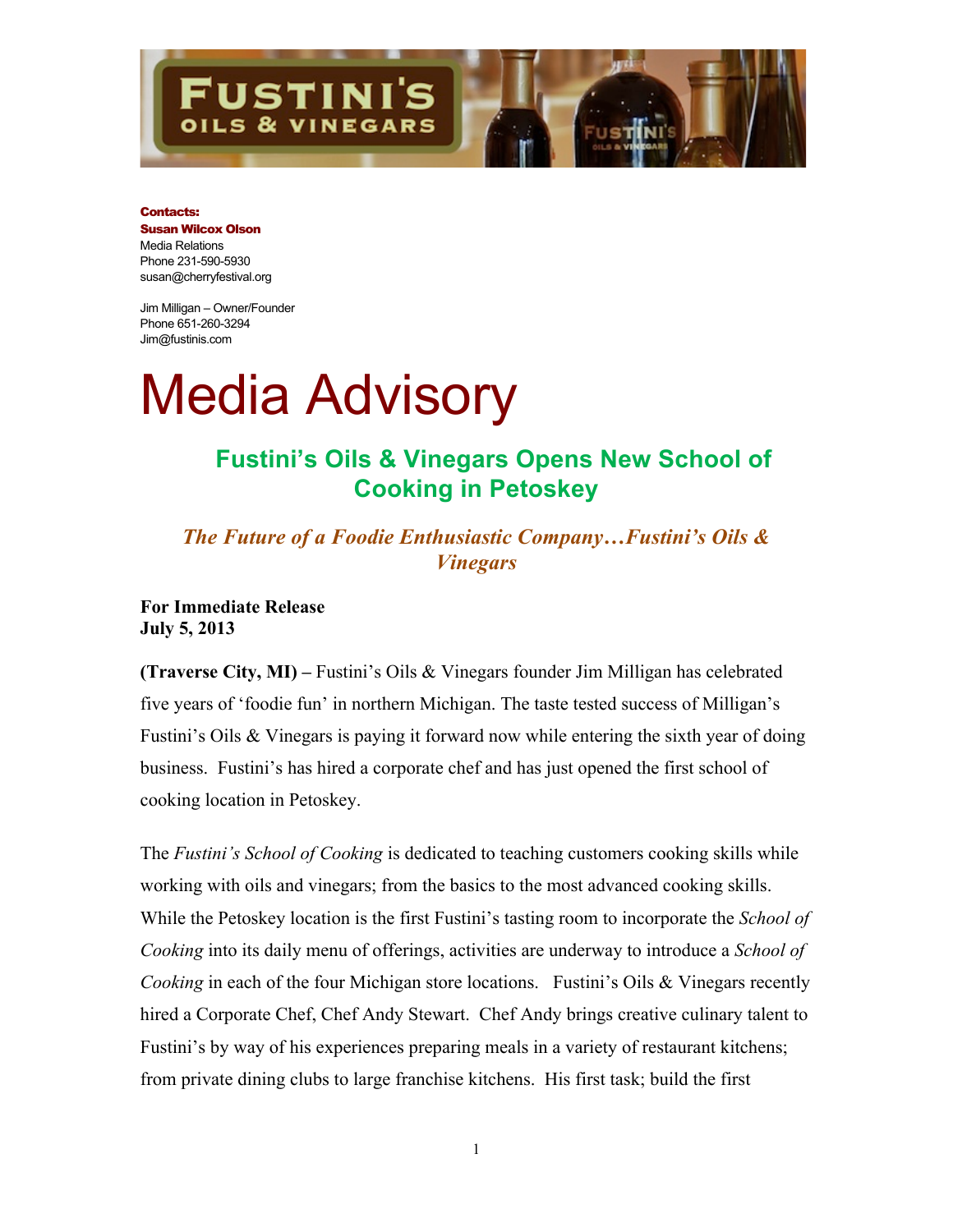Fustini's teaching kitchen. Chef Andy did just that, he and Milligan recently installed the first working kitchen in the Fustini's Petoskey location, 106 Howard Street. Chef Andy's second task: to build a teaching curriculum.

In the Petoskey store, every week now through August  $28<sup>th</sup>$ , Fustini's will offer classes dedicated to 'Food and Flavors' and 'Techniques'. Classes are held Wednesday through Friday, each day at noon and 3p.m. Each class will last approximately 30 minutes. In the **Food and Flavors** class, attendees will participate in a blind tasting and learn how different foods pair with various flavors. Participants will mix and match oils & vinegars with fresh food ingredient samples; such as poached chicken or grilled meat, blanched vegetables, various cheeses and mixed greens, bread, beans, pasta, and potatoes. In the **Techniques** class participants will learn basic oil & vinegar techniques like marinating, emulsifying, caramelizing, sautéing, deglazing and reducing; and how each technique adds a new flavor dimension to each dish. Cost of these classes will be \$10 per attendee. To register, contact the Fustini's Petoskey store at 231-758-3575 or by email Charlene@fustinis.com.

Additionally, Chef Andy will conduct a series of **Cooking Classes** in the Petoskey area throughout the season. The summer cooking class schedule is:

**June 25, 1 p.m. – 3 p.m. -** An interactive class demonstrating Fustini's recipes using Salmon, Strawberries and Spinach. Attend and learn how to make syrup from balsamic vinegar and use it to roast and glaze fish, make an emulsification for a salad dressing, candy bacon using vinegar and sugar, flavor roasted nuts, and use oils and vinegars as garnishes.

**July 11, 1 p.m. – 3 p.m.** – An interactive class demonstrating Fustini's recipes using Blueberries, Beets and Beef. Attend and learn how to incorporate oils and vinegars as an ingredient and flavor additive, learn some baking techniques using flavored oils, marinate beef with combinations of extra virgin oils and fresh herbs, and use oils and vinegars as flavor enhancers with roasted vegetables.

**July 17, 1 p.m. – 3 p.m.** – An interactive class demonstrating recipes from Fustinis first cook book – "In the Kitchen with Fustinis". Selections will include recipes submitted by Fustinis restaurant partners and will include deglazing, reductions, and using oils and vinegars as garnishes.

**July 25, 1 p.m.** – 3 p.m. – An interactive class demonstrating Fustini's recipes using Cherries, Corn and Chicken. Attend and learn how to make a pudding using extra virgin olive oil, flavor and reduce a sauce with balsamic vinegar, marinate chicken with vinegar and oil, and use vinegar to add pop to a pie.

**July 31, 1 p.m. – 3 p.m. – An interactive class demonstrating recipes from Fustinis second cook** book – "How Fustinis Do Fustinis". Attendees will learn techniques from recipes submitted by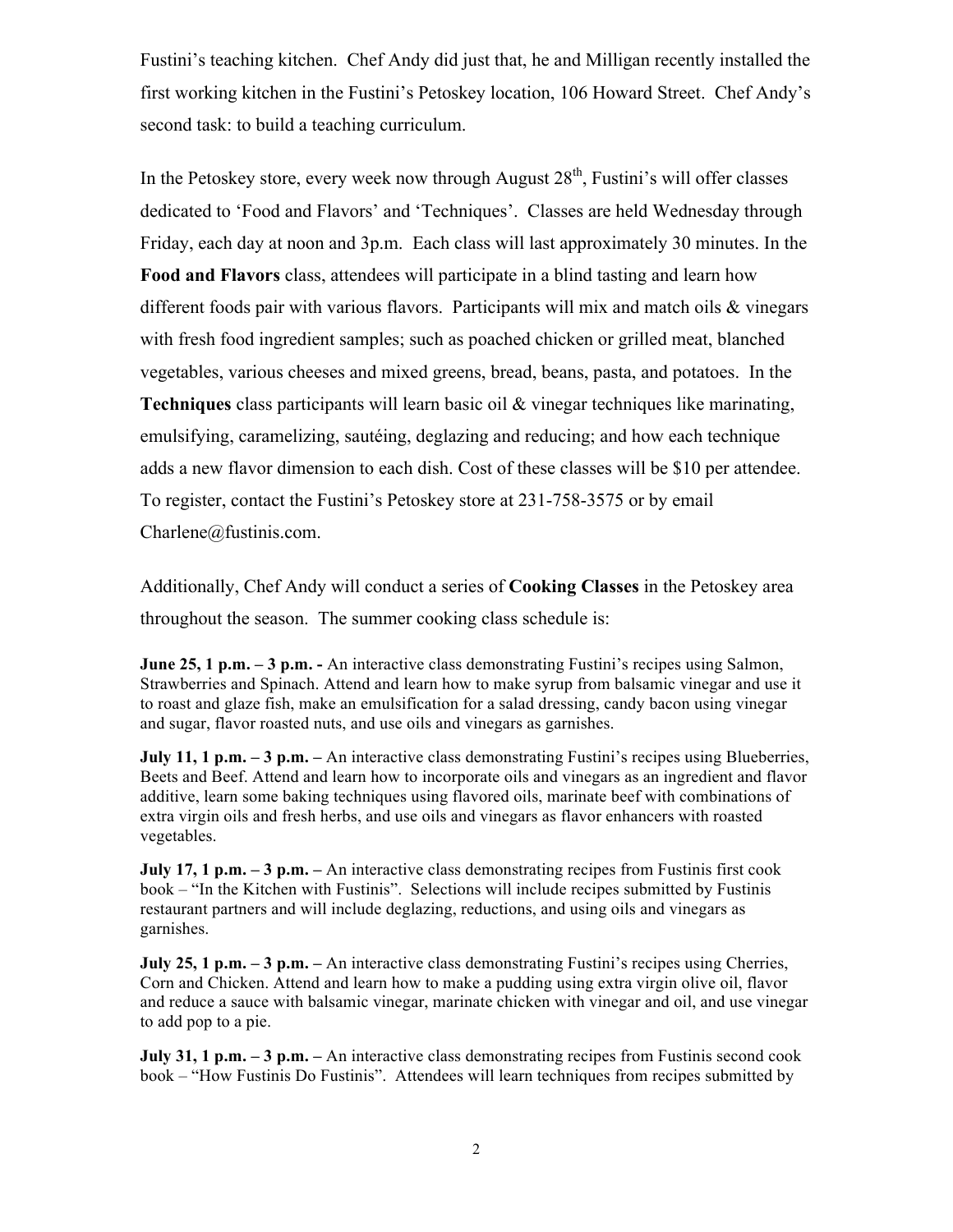our customers with an emphasis on syrups, emulsifications, and using oil and vinegar as an ingredient.

**August 6, 1 p.m. – 3 p.m. –** An interactive class demonstrating Fustini's recipes using Peaches, Peas and Pork. Attend and learn how to make brine using flavored vinegar, make chutney from fresh fruit and vinegar, make a reduction in the oven, and combine oil and vinegar in unique ways to make simple food.

**August 14, 1 p.m. – 3 p.m. –** Fustini's Cooking Class. An interactive class taught by one of our local chefs. Attend and learn how to make recipes designed and executed by one of our local restaurant or corporate partners using Fustinis oils and vinegars in special ways. Instructor: a Secret!

**August 20, 1 p.m. – 3p.m. –** An interactive class demonstrating Fustini's recipes using Lemon, Leeks and Lamb. Attend and learn how to use extra virgin olive oil as an ingredient in baking, marinate lamb using vinegar and oil, make a balsamic syrup from vinegar and honey, and learn the brightening attributes of using white balsamic in cold soup.

**August 28 1 p.m. – 3p.m. –** Fustinis Cooking Class. An interactive class taught by one of our local chefs. Attend and learn how to make recipes designed and executed by one of our local restaurant or corporate partners using Fustini's oils and vinegars in special ways.

Cost of these classes will be \$36-\$49 per attendee. To register, guests are asked to contact the Fustini's Petoskey store at (231) 758-3573 or email **Charlene@fustinis.com.**

For Private Parties and Classes, ask about **Fustini's After Hours –** http://fustinis.com/contentafter\_hours.asp

**● ● ● ●**

## **The story of Fustini's Oils & Vinegars… Inception and growth is one of a love of great foods, impeccable timing, and a collection of wonderful people.**

The company was founded by Jim and Lane Milligan, who lived in Minneapolis/St. Paul and took frequent family vacations to the beautiful resort town of Traverse City, Michigan. Like many others before them, the Milligans fell in love with northern Michigan and hoped to "someday" settle down there.

At the same time, the foodie explosion was well underway. By 2007, the Food Network, celebrity chefs, and bestselling cookbooks had captured America's imagination; cooking enthusiasts and the uninitiated alike were embracing new flavors and artisan brands. And, the fantastic combination of tasty AND healthy balsamic vinegars and extra virgin olive oils were getting noticed.

Soon it all came together: Jim Milligan eyed retirement from his career in international business at 3M and then Imation Corporation, and Traverse City became a more viable option. Throughout his travels, Jim had experienced oil and vinegar tasting shops Europe and began his planning to bring the idea to the States. In Italy, "Fustini" are the stainless steel containers in which olive oils and vinegars are stored and dispensed. The Italian word was adopted as the store name. In May 2008, Fustini's Oils & Vinegars opened its doors on Front Street in downtown Traverse City and soon developed a core following, led by local restaurateurs like Dave Denison at Amical, Mike Conner at Apache Trout Grill, and Phil of Phil's on Front.

Only months after opening, it became apparent that flavoring foods with healthy oils and vinegars had taken hold; people were trying new flavors in the tasting room, asking for Fustini's by name in restaurants, and restocking their supplies online. Business grew steadily and soon Liz Lancashire was hired to lead Traverse City operations.